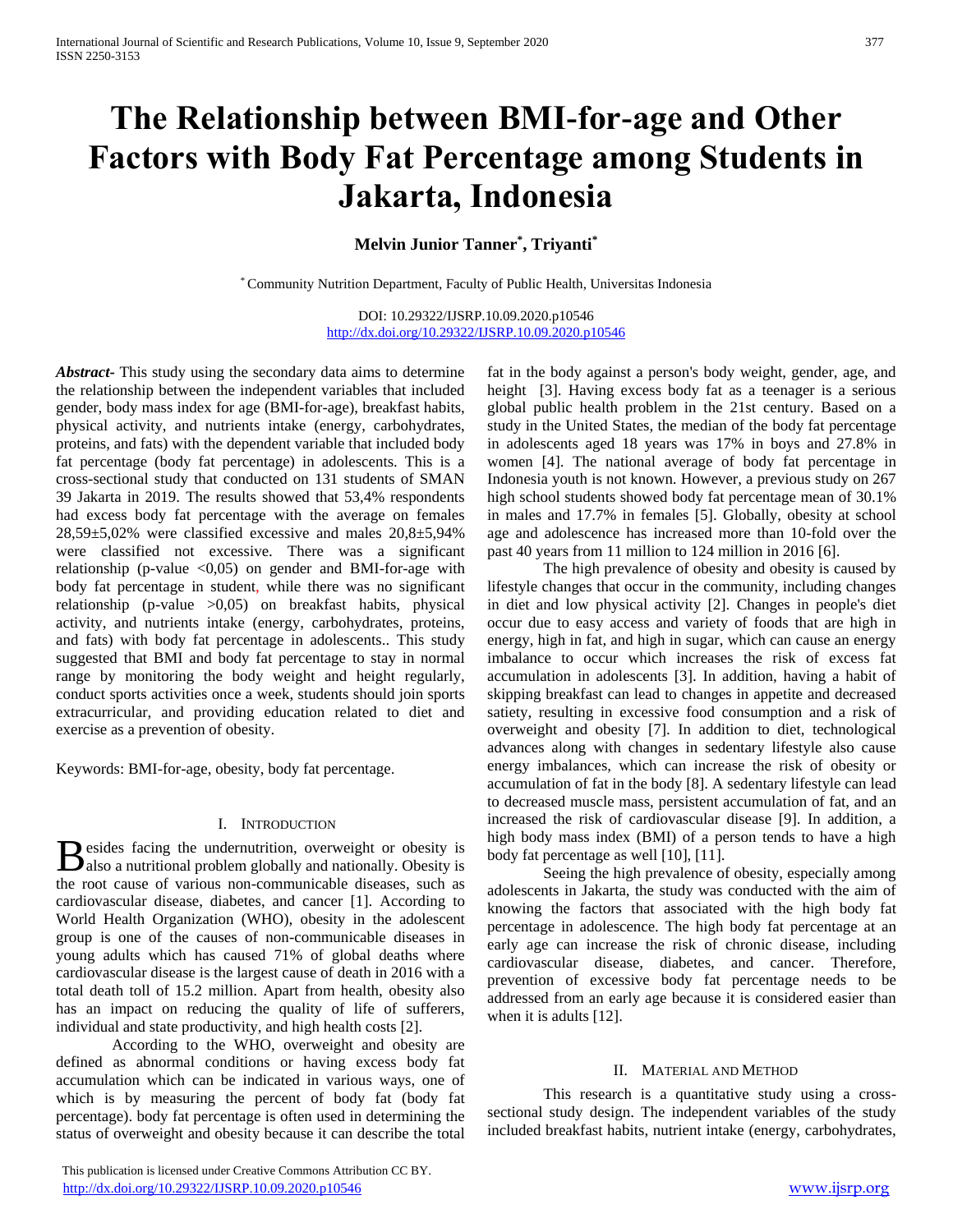protein and fat), physical activity, and BMI-for-age status. The dependent variable to be studied is body fat percentage. This study uses secondary data from last research by Mailani in 2019 entitled "Differences in Cardiorespiratory Fitness Status based on Nutritional Status, Physical Activity, and Other Factors in Students of SMAN 39 Jakarta in 2019 [13].

The number of samples of 131 respondents was obtained using total sampling from secondary data. The data included 10<sup>th</sup> and 11<sup>th</sup> grade students who were selected by nonrandom sampling through an agreement on class selection determined by the school. The inclusion and exclusion criteria of this study were adjusted to the primary study. The primary research inclusion criteria were all students from 10<sup>th</sup> to 11<sup>th</sup> grade of SMAN 39 Jakarta who were suggested by the school and students who were physically fit. The exclusion criteria in the primary study were students who had a history of cardiovascular disease and students who were athletes.

The research instruments used in the primary researcher include: research questionnaires (respondent identity, informed consent, physical activity with PAQ-A, breakfast habits, anthropometric data, 24 hours food recall), Kris brand digital weight scales that have been calibrated with accuracy 0.1 kg, GEA brand height scale with 0.1 cm accuracy, Omron brand BIA with 0.1 body fat percentage accuracy, food model, and stationery. In data processing, body fat percentage was categorized as excessive if it had a value of >22% in men and >27% in women. A person is categorized as having a breakfast habit if they have a frequency of breakfast ≥5 times a week. Physical activity is categorized as active if PAQ-A score of  $\geq 3$ . Based on BMI-for-age, a person is categorized as overweight if they have a score of  $>1$  z-score. In addition, nutritional intake (energy, carbohydrates, protein, and fat) can be categorized as excessive if the intake is >110% Indonesia Recommended Dietary Allowance (RDA). Univariate analysis is presented in the form of frequency distribution tables and proportions and bivariate analysis using the chi-square test to see differences in body fat percentage categories according to independent variables. This research has gone through an ethical review procedure through the Ethics Commission for Research and Community Health Service, Faculty of Public Health, University of Indonesia with letter number Ket-204 / UN2.F10.D11 / PPM.00.02 / 2020*.*

## III. FINDINGS

Below table contained the result of univariate analysis of dependent and independent variables.

|  |  |  | Table I: Result of Univariate Analysis |
|--|--|--|----------------------------------------|
|  |  |  |                                        |

| Variable                   | Amount (n) | Percentage $(\% )$ |
|----------------------------|------------|--------------------|
| <b>Body Fat Percentage</b> |            |                    |
| Excess                     | 70         | 53.4               |
| Not excess                 | 61         | 46.3               |
| <b>Gender</b>              |            |                    |
| Male                       | 52         | 39.7               |
| Female                     | 79         | 60.3               |
| <b>BMI-for-age</b>         |            |                    |
| Overnutrition              | 36         | 27.5               |
| Not-overnutrition          | 95         | 72.5               |

 This publication is licensed under Creative Commons Attribution CC BY. <http://dx.doi.org/10.29322/IJSRP.10.09.2020.p10546> [www.ijsrp.org](http://ijsrp.org/)

| <b>Breakfast Habits</b>    |                |      |
|----------------------------|----------------|------|
| Not Always                 | 72             | 55   |
| Always                     | 59             | 45   |
| <b>Physical Activity</b>   |                |      |
| Less Active                | 110            | 84   |
| Active                     | 21             | 16   |
| <b>Energy Intake</b>       |                |      |
| High                       | 2              | 1.5  |
| Not High                   | 129            | 98.5 |
| <b>Carbohydrate Intake</b> |                |      |
| High                       | $\overline{2}$ | 1.5  |
| Not High                   | 129            | 98.5 |
| <b>Protein Intake</b>      |                |      |
| High                       | 20             | 15.3 |
| Not High                   | 111            | 84.7 |
| <b>Fat Intake</b>          |                |      |
| High                       | 24             | 18.3 |
| Not High                   | 107            | 81.7 |

Based on the results of univariate analysis, most of the students (53.4%) had excess body fat percentage, with an average body fat percentage in women of  $28.59 \pm 5.02\%$  which was classified as excessive and body fat percentage in men 20.8  $± 5.94%$  which is classified as not excessive. Based on the BMIfor-age of the samples, 72.5% of the respondents were overweight. The average BMI for students in 2019 is 22.1±4.13 kg/m2 with an average  $0.17 \pm 1.26$  z-score. The average BMI for men was  $22.72 \pm 4.92$  kg/m2 and for women was  $21.7 \pm 3.48$  kg / m2. There are as many as 55% of respondents have the habit of not having breakfast. As many as 84% of respondents have a low level of physical activity.

The result of bivariate analysis between dependent variable (body fat percentage) and independent variables can be seen in below table.

|  |  |  |  | Table II: Result of Bivariate Analysis |
|--|--|--|--|----------------------------------------|
|--|--|--|--|----------------------------------------|

|                            | <b>Not excess</b><br><b>Body Fat</b><br>Percentage |               | <b>Excess</b><br><b>Body Fat</b><br>Percentage |               | p-<br>value |  |  |
|----------------------------|----------------------------------------------------|---------------|------------------------------------------------|---------------|-------------|--|--|
|                            |                                                    |               |                                                |               |             |  |  |
| <b>Variable</b>            |                                                    |               |                                                |               |             |  |  |
|                            | N                                                  | $\frac{0}{0}$ | N                                              | $\frac{0}{0}$ |             |  |  |
| Gender                     |                                                    |               |                                                |               |             |  |  |
| Male                       | 33                                                 | 63.5          | 19                                             | 36.5          |             |  |  |
| Female                     | 28                                                 | 25.4          | 51                                             | 64.6          | 0,003       |  |  |
| <b>BMI-for-age</b>         |                                                    |               |                                                |               |             |  |  |
| Overnutrition              | 59                                                 | 62.1          | 36                                             | 37.9          | 0.0001      |  |  |
| Not overnutrition          | 2                                                  | 5.6           | 34                                             | 94.4          |             |  |  |
| <b>Breakfast Habit</b>     |                                                    |               |                                                |               |             |  |  |
| Not Always                 | 31                                                 | 43.1          | 41                                             | 56.9          | 0.476       |  |  |
| Always                     | 30                                                 | 50.8          | 29                                             | 49.2          |             |  |  |
| <b>Physical Activity</b>   |                                                    |               |                                                |               |             |  |  |
| Less Active                | 50                                                 | 45.5          | 60                                             | 54.5          | 0.119       |  |  |
| Active                     | 11                                                 | 52.4          | 10                                             | 47.6          |             |  |  |
| <b>Energy Intake</b>       |                                                    |               |                                                |               |             |  |  |
| Not High                   | 60                                                 | 46.5          | 69                                             | 53.5          | 1           |  |  |
| High                       | 1                                                  | 50            | 1                                              | 50            |             |  |  |
| <b>Carbohydrate Intake</b> |                                                    |               |                                                |               |             |  |  |
| Not High                   | 59                                                 | 45.7          | 70                                             | 54.3          |             |  |  |
| High                       | 2                                                  | 100           | 0                                              | 0             | 0.215       |  |  |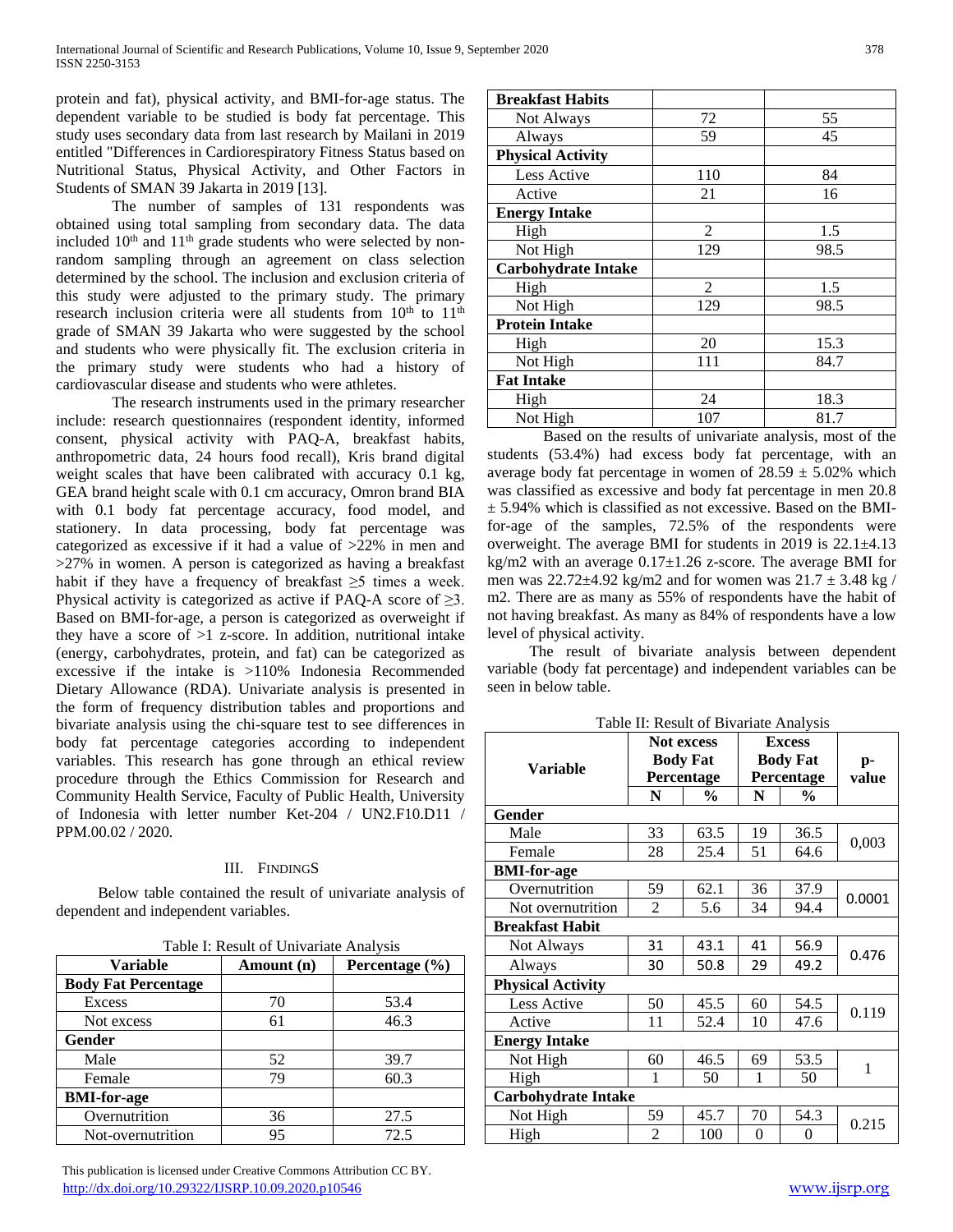| <b>Protein Intake</b> |    |      |    |      |       |  |  |
|-----------------------|----|------|----|------|-------|--|--|
| Not High              | 50 | 45   | 61 | 55   | 0.563 |  |  |
| High                  |    | 55   | Q  | 45   |       |  |  |
| <b>Fat Intake</b>     |    |      |    |      |       |  |  |
| Not High              | 52 | 48.6 | 55 | 51.4 | 0.448 |  |  |
| High                  |    | 37.5 | 15 | 62.5 |       |  |  |

Based on the result of bivariate analysis, there is a significant relationship (p-value  $\langle 0.05 \rangle$  between gender and BMI-for-age with body fat percentage among students. There is no significant relationship (p-value >0.05) between the variables of breakfast habits, physical activity, nutritional intake (energy, carbohydrates, protein, fat) with body fat percentage among students.

#### IV. DISCUSSION

Based on the result of univariate analysis, the average body fat percentage in this study was higher than the research conducted on adolescents in rural area in Serbia, with an average on body fat percentage  $17.9 \pm 7\%$  in boys and  $25.1 \pm 5.4\%$  in girls [14]. The difference in the results of this study can be caused by the higher consumption of fast food in urban than in rural areas. Urban areas have easier accessibility to fast food restaurants, especially in shopping center areas that provide a wide variety of fast-food foods, compared to district areas [15]. Fast food has the characteristics of high energy and fat content which are risk factors for obesity and obesity. In addition, excessive consumption of fast food is also triggered by parental work and pocket money for adolescents. Most of the jobs of parents in urban areas are private employees and civil servants, while in district areas are laborers and self-employed. The type of work affects the income of parents, where the income per capita in cities is higher than in districts so that it can increase the purchasing power of consumption and giving pocket money to children in urban areas which is higher [16]. The higher the allowance can increase the frequency of fast-food food in adolescents [17].

The results of this study indicate a significant relationship between gender and body fat percentage in adolescents, where women have more body fat percentage than men. The results of this study are in line with research in Africa which shows that there is a significant difference between body fat percentage according to sex in the children, adolescents, and adults groups [18]. The OR in the results of this study showed that female adolescents had a 3,164 times higher risk of obesity and obesity than boys. The results of this study are supported by a crosssectional study conducted in Saudi Arabia on adolescents aged 11-19 years, which shows that female adolescents are more at risk of obesity than men [19]. In general, women have higher body fat percentage than men. With the same BMI, a woman tends to have body fat percentage about 10% higher than a man [20]. This could be influenced by the difference in sex hormones and rapid muscle growth in the male group during adolescence which has an impact on increasing lean body mass and reducing body fat percentage in men. In contrast, body fat percentage in women continues to increase significantly [21]. During puberty, the concentration of the hormone testosterone in men increases,

triggering muscle mass growth and fat breakdown or lipolysis, while changes in endocrine hormones in women neutralize the lipolytic effect of growth hormone resulting in an increase in body fat percentage [5]. In this study, there were no significant differences between energy intake, macronutrient intake and physical activity according to gender. However, excessive intake of energy and macronutrients, as well as less physical activity, tended to be dominated by female respondents. Excessive intake of energy and macronutrients with less physical activity will result in excess energy which can be metabolized into body fat [9].

The results of the bivariate analysis in this study showed that there was a significant relationship between BMI-for-age and body fat percentage among students. These results indicate that students who have high BMI-for-age are at risk of having a high body fat percentage. Previous research conducted in Serbia showed similar results, namely that there was a very strong relationship between BMI and body fat percentage in adolescents aged 15-19 years [22]. Another cross-sectional study done in Denpasar, Indonesia also shows a significant positive relationship between BMI and body fat percentage based on BIA measurements in SMA 2 Denpasar students [23]. In addition, the results of a study in Germany in 2015 conducted on 3327 children to adolescents with a median BMI of 29 kg/m<sup>2</sup> found a significant positive relationship between BMI and body fat percentage, and there was no significant difference between BMI and body fat percentage in predicting the risk of cardiovascular disease [24]. However, BMI measurement has a disadvantage in assessing body composition because it is only based on height and weight. Basically, each individual has different fat-free mass and body fat mass [25]. During growth, weight gain and height can affect a person's BMI. Changes in body composition can occur in both women and men. body fat percentage in women tends to increase, while body fat percentage in men tends to decrease during its growth. Moreover, adolescents in Asia tend to have high body fat percentage, but with lower BMI [26]. With the results of this study, it can be concluded that the nutritional status assessment based on BMI-for-age can be used as a simple and inexpensive way to estimate body fat percentage, especially if the measurement does not have BIA tools or competent human resources in measuring body fat percentage with the skinfold method.

Based on the results of the bivariate analysis of this study, it was found that there was no significant relationship between breakfast habits and body fat percentage in adolescents. However, there was a tendency that excessive body fat percentage was higher in subjects who did not always have breakfast (56.9%) compared to subjects who always had breakfast (49.2%). Another study conducted on female adolescents in Surabaya, Indonesia also showed that there was no significant relationship between breakfast habits and nutritional status [27]. There was a study that showed an association between rarely having breakfast (less or equal to 2 times a week) with higher BMI, BMI z-score, and body fat percentage in children and adolescents in Hong Kong [28]. The difference in these results is assumed because the number of samples used in the results that are not significant is less, namely 131 respondents in this study and 80 respondents in Surabaya research, while in the research in Hong Kong have total sample of 11,570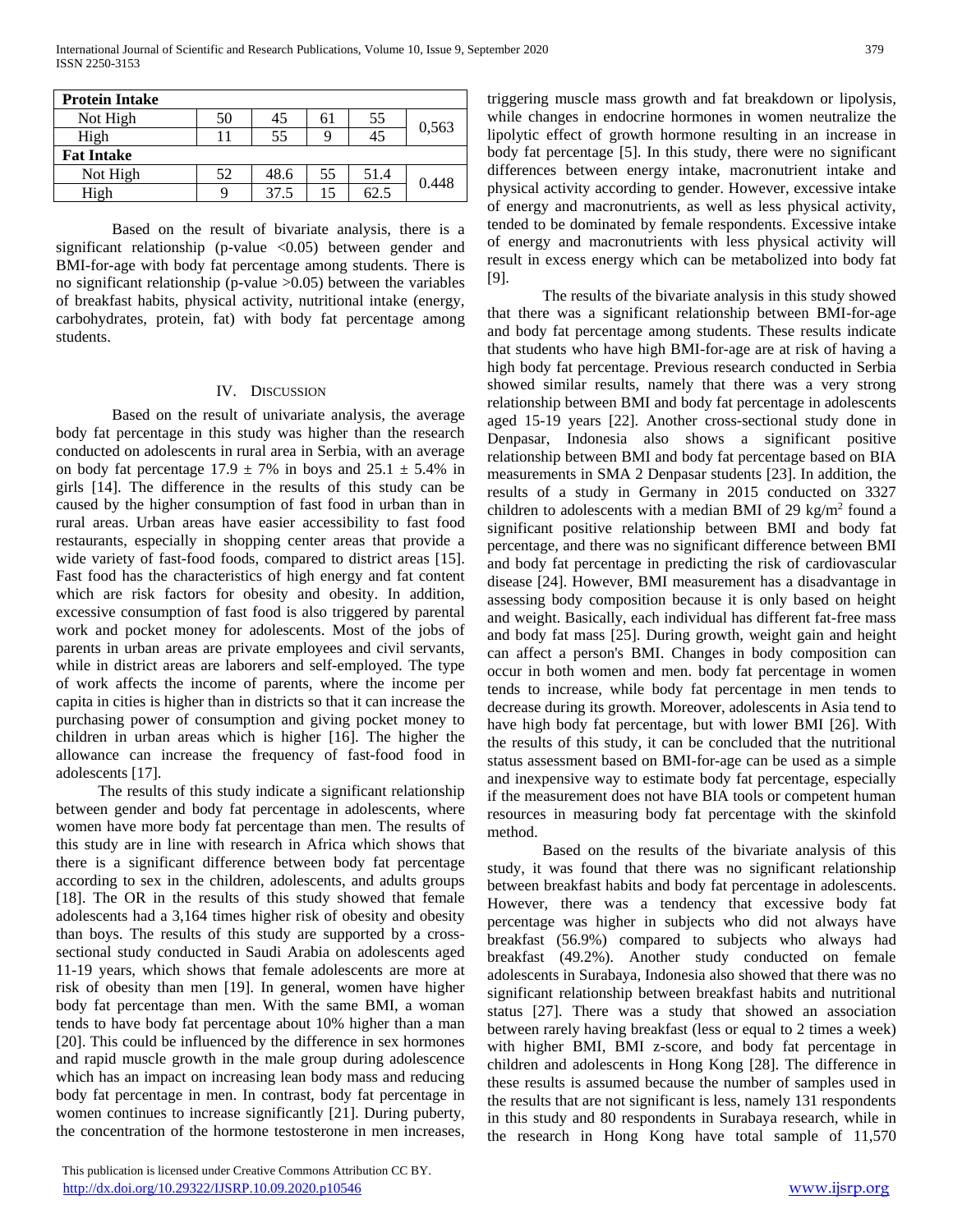respondents. Thus, the number of samples used in this study could not show a significant relationship between breakfast habits and body fat percentage in adolescents. In addition, it is suspected that there are factors of physical activity, energy intake, and food quality that can affect body fat percentage. According to the results of this study, most or as much as 84% of students have a low level of physical activity. It was found that more active students were higher in the group who always ate breakfast (25.4%) than in the group who did not always eat breakfast (8.3%). This is in line with other research that shows adolescents who have a habit of not having breakfast tend to do sedentary activities, such as spending time sitting, watching television, and playing gadgets [29]. It also added that the habit of not having breakfast can increase food and energy intake throughout the day.

The results in this study showed that respondents with low physical activity were more likely to be found excess body fat percentage (54.5%) than not excess body fat percentage  $(47.6\%)$ . The p-value  $>0.05$ , which means that there is no significant relationship between physical activity and body fat percentage in adolescents. However, there is a tendency that most of the students with excess body fat percentage have less physical activity levels. This research result is in line with other studies conducted on 11,570 adolescent boys and girls aged 9-18 years in Hong Kong which showed a relationship between low exercise frequency and higher body fat percentage [28]. In addition, research conducted on 267 high school students in Depok also showed a significant relationship between physical activity and body fat percentage [5]. This insignificant result in this study is thought to be due to the relatively small sample. As many as 83.97% of respondents have a low level of physical activity, which causes homogeneity in the research respondents and causes an insignificant relationship in the results of this study.

Based on the results of the bivariate analysis, it was found that there was no significant relationship between energy intake and body fat percentage in adolescents. The results of this study are in line with research in Bogor which states that there is no significant relationship between the energy adequacy level and body fat percentage [16]. Contrary to these results, research on 120 adolescents aged 16-18 years in Jakarta showed a relationship between energy intake and overweight status, where the more someone consumed excess energy intake, the more risk of overweight [30]. This difference in results is thought to be influenced by the factor of the sample appearance method used. Stratified random sampling was used as the subject collection method on the research with 50.8% of the subjects having excess nutritional status and 60% of the subjects having more energy intake [30], while the sample collection method in this study was carried out with total sampling of data secondary so as to allow the homogeneity of the research variables. It can be seen that as many as 98.5% of respondents have a level of intake that is not excessive. The food recall that has been carried out allows the occurrence of flat slope syndrome where the reporting of nutritional intake is less than the reality, especially for respondents with excess body fat percentage.

Based on the results of the bivariate analysis, it was found that there was no relationship between carbohydrate intake and body fat percentage among students. The results are in line with another research in Bogor, Indonesia which found no association between carbohydrate intake and body fat percentage in adolescents [16]. In contrast to these results, research conducted on high school students in Depok, Indonesia shows a relationship between carbohydrate intake and body fat percentage [5]. The relationship that is not related to the results of this study is assumed to be due to the flat slope syndrome when food recalling students of SMAN 39 Jakarta. As many as 98.5% of the research respondents had carbohydrate intake which was classified as not excessive and the average carbohydrate intake still did not meet the 80% Indonesia RDA. This can also be caused by the method of total sampling from secondary data. In fact, consuming excess carbohydrates can increase the total daily energy intake and increase the risk of overweight. In addition, it is suspected that the development of the food or beverage industry has increased the refined carbohydrates and sugar intake [31]. Based on data from Baseline Health Research in 2018, 57.1% of adolescents aged 15-19 years have habits of consuming sweetened drinks at least once per day. An increase in high sugar intake causes rapid blood absorption which cause the increasing of insulin and also followed by a rapid decrease in blood glucose. This increase in insulin results in excess glucose for body fat, causes hunger, and decrease in the metabolic rate, thereby increasing the risk of obesity to insulin resistance [32].

The relationship between protein intake and body fat percentage in adolescents in this study showed that there was no significant relationship statistically ( $p$ -value  $>0.05$ ). These results are in line with a case control study which found that more protein intake in non-obese adolescents was higher than obese adolescents, where the relationship between protein intake and body fat percentage also showed statistical significance [33]. However, the absence of the relationship in this study could be caused by the sample collection method in this study was carried out with total sampling of the secondary data. These allow the homogeneity of the research variables as it shows 84.7% respondents have been categorized as excess protein intake.

The relationship between fat intake and body fat percentage in this study was not statistically significant (p-value >0.05). Similar results were found in a case control study, which stated that fat intake was found to be higher in obese adolescents than non-obese adolescents. In addition, the results of the study also stated that adolescents with excessive fat intake had a 2 times greater risk of being obese than adolescents with sufficient fat intake [33]. The insignificant results in this study were assumed because the sample collection method was the total sampling method from secondary data, which allowed for bias in the study. This can be seen from the number of samples with not excess fat intake that is much higher than excess fat intake, which is as much as 81.7% of all respondents. This can also be caused by the occurrence of flat slope syndrome during the food recall.

## V. CONCLUSION AND RECOMMENDATIONS

Most of the students of have excess body fat percentage, with an average body fat percentage in women  $28.59 \pm 5.02\%$ which is classified as excessive and body fat percentage in men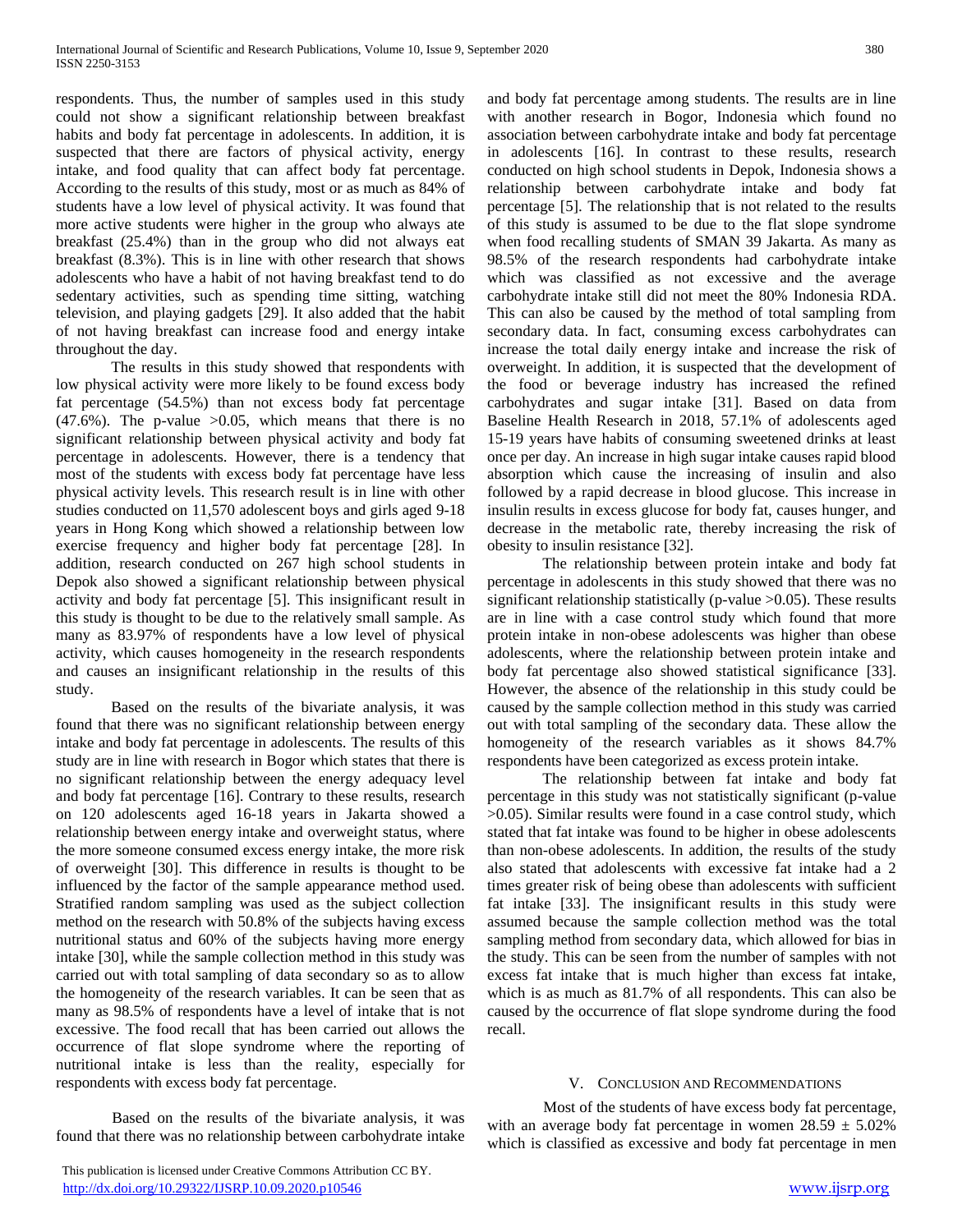$20.8 \pm 5.94\%$  which is classified as not excessive. There is a significant relationship (p-value  $\langle 0.05 \rangle$  between gender and BMI-for-age with body fat percentage among students. There is no significant relationship (p-value >0.05) between variables of breakfast habits, physical activity, nutritional intake (energy, carbohydrates, protein, fat) with body fat percentage among students.

It is suggested that the school can routinely organize sports activities, oblige all students to take part in sports extracurricular activities, and provide education related to balanced nutrition for adolescents. In addition, the local public health center together with the school conduct regular and periodic measurement to monitor adolescent nutritional status.

## ACKNOWLEDGMENT

Authors are grateful to all the teachers & students involved in the study for their cooperation.

#### **REFERENCES**

- [1] C. L. Ogden, "Prevalence of High Body Mass Index in US Children and Adolescents, 2007-2008," *JAMA*, vol. 303, no. 3, p. 242, Jan. 2010, doi: 10.1001/jama.2009.2012.
- [2] M. Masrul, "Epidemi obesitas dan dampaknya terhadap status kesehatan masyarakat serta sosial ekonomi bangsa," *Maj Kedokt Andalas*, vol. 41, no. 3, p. 152, Oct. 2018, doi: 10.25077/mka.v41.i3.p152-162.2018.
- [3] Nadiyah and N. Adriani, "Asupan Karbohidrat dan Serat Berhubungan dengan Lemak Tubuh Remaja SMPN 16 Jakarta," *Nutrire Diaita*, vol. 9, no. 2, pp. 67–72, 2017.
- [4] K. R. Laurson, J. C. Eisenmann, and G. J. Welk, "Body" Fat Percentile Curves for U.S. Children and Adolescents," *American Journal of Preventive Medicine*, vol. 41, no. 4, pp. S87–S92, Oct. 2011, doi: 10.1016/j.amepre.2011.06.044.
- [5] F. Badzlina and T. Triyanti, "BMI for Age (BAZ) as the Dominant Factor of Body Fat Percentage among Students in Depok, Indonesia," *Proceedings of The 3rd Faculty of Public Health UI Science Festival 2019*, pp. 417–425, 2019.
- [6] L. Abarca-Gómez *et al.*, "Worldwide trends in body-mass index, underweight, overweight, and obesity from 1975 to 2016: a pooled analysis of 2416 population-based measurement studies in 128·9 million children, adolescents, and adults," *The Lancet*, vol. 390, no. 10113, pp. 2627–2642, Dec. 2017, doi: 10.1016/S0140- 6736(17)32129-3.
- [7] J. K. Zakrzewski *et al.*, "Associations between breakfast frequency and adiposity indicators in children from 12 countries," *Int J Obes Supp*, vol. 5, no. S2, pp. S80–S88, Dec. 2015, doi: 10.1038/ijosup.2015.24.
- [8] M. Ezzati and E. Riboli, "Behavioral and Dietary Risk Factors for Noncommunicable Diseases," *N Engl J Med*, vol. 369, no. 10, pp. 954–964, Sep. 2013, doi: 10.1056/NEJMra1203528.
- [9] J. Thompson, M. Manore, and L. A. Vaughan, *The science of nutrition*, 2nd ed., Student ed. San Francisco, CA: Pearson Benjamin Cummings, 2011.

 This publication is licensed under Creative Commons Attribution CC BY. <http://dx.doi.org/10.29322/IJSRP.10.09.2020.p10546> [www.ijsrp.org](http://ijsrp.org/)

- [10] M. H. Heriyanto, "Hubungan Asupan Gizi dan Faktor Lain dengan Persen Lemak Tubuh pada Mahasiswi Prodi Gizi dan Ilmu Komunikasi UI Angkatan 2009 Tahun 2012," 2012.
- [11] M. Ilman, Y. Zuhairini, and A. Siddiq, "Correlation between Body Mass Index and Body Fat Percentage," *amj*, vol. 2, no. 4, Dec. 2015, doi: 10.15850/amj.v2n4.642.
- [12] D. Simbolon, W. Tafrieani, and D. Dahrizal, "Edukasi Gizi dan Perubahan Berat Badan Remaja Overweight dan Obesitas," *JK*, vol. 9, no. 2, p. 289, Sep. 2018, doi: 10.26630/jk.v9i2.841.
- [13] W. Mailani, "Perbedaan Status Kebugaran Kardiorespiratori berdasarkan Status Gizi, Aktivitas Fisik dan Faktor Lainnya pada Siswa SMAN 39 Jakarta 2019."
- [14] F. Tishukaj *et al.*, "Physical fitness and anthropometric characteristics among adolescents living in urban or rural areas of Kosovo," *BMC Public Health*, vol. 17, no. 1, p. 711, Dec. 2017, doi: 10.1186/s12889-017-4727-4.
- [15] D. Dwiningsih and A. Pramono, "Perbedaan Asupan Energi, Protein, Lemak, Karbohidrat, dan Status Gizi Pada Remaja yang Tinggal di Wilayah Perkotaan dan Pedesaan," *J. NutriColl*, vol. 2, no. 2, pp. 232–241, May 2013, doi: 10.14710/jnc.v2i2.2748.
- [16] H. P. Panjaitan, "Pola Konsumsi Western Fast Food dan Soft Drink serta Persen Lemak Tubuh pada Siswa SMAN 10 dan SMA Kornita di Kota dan Kabupaten Bogor," *Institut Pertanian Bogor*, 2015.
- [17] T. R. Imtihani and E. R. Noer, "Hubungan Pengetahuan, Uang Saku, dan Peer Group dengan Frekuensi Konsumsi Makanan Cepat Saji pada Remaja Putri," *J. NutriColl*, vol. 2, no. 1, pp. 162–169, Jan. 2013, doi: 10.14710/jnc.v2i1.2112.
- [18] S. Amoo-Tella, B. Danborno, S. Akuyam, and S. Adebisi, "Gender-and age-related differences in anthropometric and body composition parameters in Nigerians, Zaria, Nigeria," *J Exp Clin Anat*, vol. 16, no. 2, p. 137, 2017, doi: 10.4103/jeca.jeca\_4\_17.
- [19] A. Mahfouz, M. Khan, O. Mostafa, A. Shatoor, A. Daffalla, and M. Hassanein, "Nutrition, physical activity, and gender risks for adolescent obesity in Southwestern Saudi Arabia," *Saudi J Gastroenterol*, vol. 17, no. 5, p. 318, 2011, doi: 10.4103/1319-3767.84486.
- [20] K. Karastergiou, S. R. Smith, A. S. Greenberg, and S. K. Fried, "Sex differences in human adipose tissues – the biology of pear shape," *Biol sex dif*, vol. 3, no. 1, p. 13, 2012, doi: 10.1186/2042-6410-3-13.
- [21] F. He, P. Guan, Q. Liu, D. Crabtree, L. Peng, and H. Wang, "The relationship between obesity and body compositions with respect to the timing of puberty in Chongqing adolescents: a cross-sectional study," *BMC Public Health*, vol. 17, no. 1, p. 664, Dec. 2017, doi: 10.1186/s12889-017-4681-1.
- [22] J. Jelena *et al.*, "Relationship between Body Mass Index and Body Fat Percentage among Adolescents from Serbian Republic," *J Child Obes*, vol. 01, no. 02, 2016, doi: 10.21767/2572-5394.100009.
- [23] K. D. P. Lestari and N. Wahyuni, "Hubungan Indeks Massa Tubuh, Persentase Lemak Total Tubuh, dan Aktivitas Fisik terhadap Tingkat Volume Oksigen